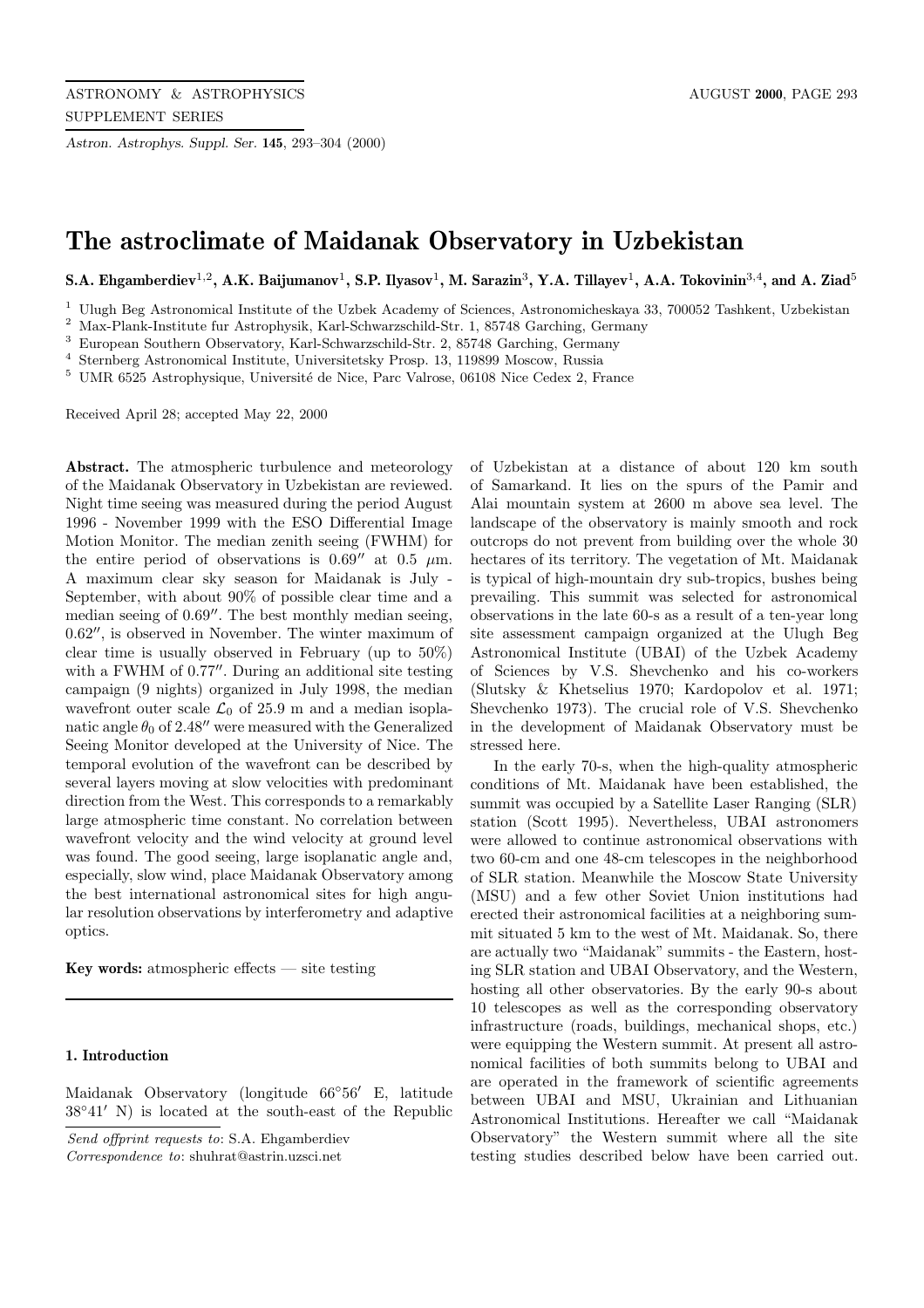

**Fig. 1.** Maidanak Observatory layout

The layout of Maidanak Observatory with the location of its telescopes is shown in Fig. 1.

The studies of the Maidanak astroclimate continued through the 80-s and up to the beginning of the 90-s in close cooperation between UBAI and MSU astronomers (Artamonov et al. 1987; Shcheglov & Gur'yanov 1991). They provided a detailed meteorological information, such as the amount of clear time, temperature variations, wind speed, humidity and their seasonal distribution (Novikova 1970; Gladyshev & Shirokova 1987). The measurements of extinction coefficient (Zheleznyakova 1984), sky background (Kardopolov & Philip'ev 1979), as well as comprehensive optical and aerophysical studies (Gur'yanov et al. 1992) (hereafter Gur92) were carried out as well. Measurements of the seeing, a basic parameter of the atmosphere of an astronomical site, have been repeatedly conducted at Mt. Maidanak by several groups of researchers using different methods and instruments (Shevchenko 1973; Artamonov et al. 1987; Shcheglov & Gur'yanov 1991; Ilyasov et al. 1992; Gur'yanov et al. 1992).

All these studies indicated that Mt. Maidanak was one of the most favorable sites worldwide for astronomical observations. Not only this fact, but also an exceptional geographical location at a mid-distance between the main international astronomical facilities of Chile, Hawaii and Canaries, make Mt. Maidanak very attractive for observational programs requiring continuous monitoring of astronomical objects. By now several

observational programs using focal instrumentation received from advanced western institutions are already being carried out at Mt. Maidanak (Schulte-Ladbeck 1997; Herbst 1999; Nelsen 1999).

However, for many observational programs it was necessary to establish whether atmospheric conditions of Mt. Maidanak match the requirements of modern highresolution astronomical observation. In this paper we present the results of the statistical analysis of seeing measurements carried out at Mt. Maidanak with the ESO DIMM during the period from August 1996 up to October 1999 (Sect. 2). In Sect. 2 we present also a comparison of the results obtained in this work with seeing conditions at ESO Observatories of La Silla and Paranal in Chile and at Roque de los Muchachos Observatory (ORM) at La Palma.

When the high-quality atmospheric conditions of Mt. Maidanak have been established with a modern instrumentation, the next step was to measure other atmospheric parameters relevant to adaptive optics and interferometry, such as wavefront outer scale, isoplanatic angle, high altitude wind. In July 1998 during a site testing campaign, supported by  $INTAS<sup>1</sup>$ , all these parameters were measured with the Generalized Seeing Monitor (GSM) developed at the University of Nice (Martin et al. 1994). A brief description of the method used and results

<sup>1</sup> International Association for the promotion of co-operation with scientists from the New Independent States of the former Soviet Union.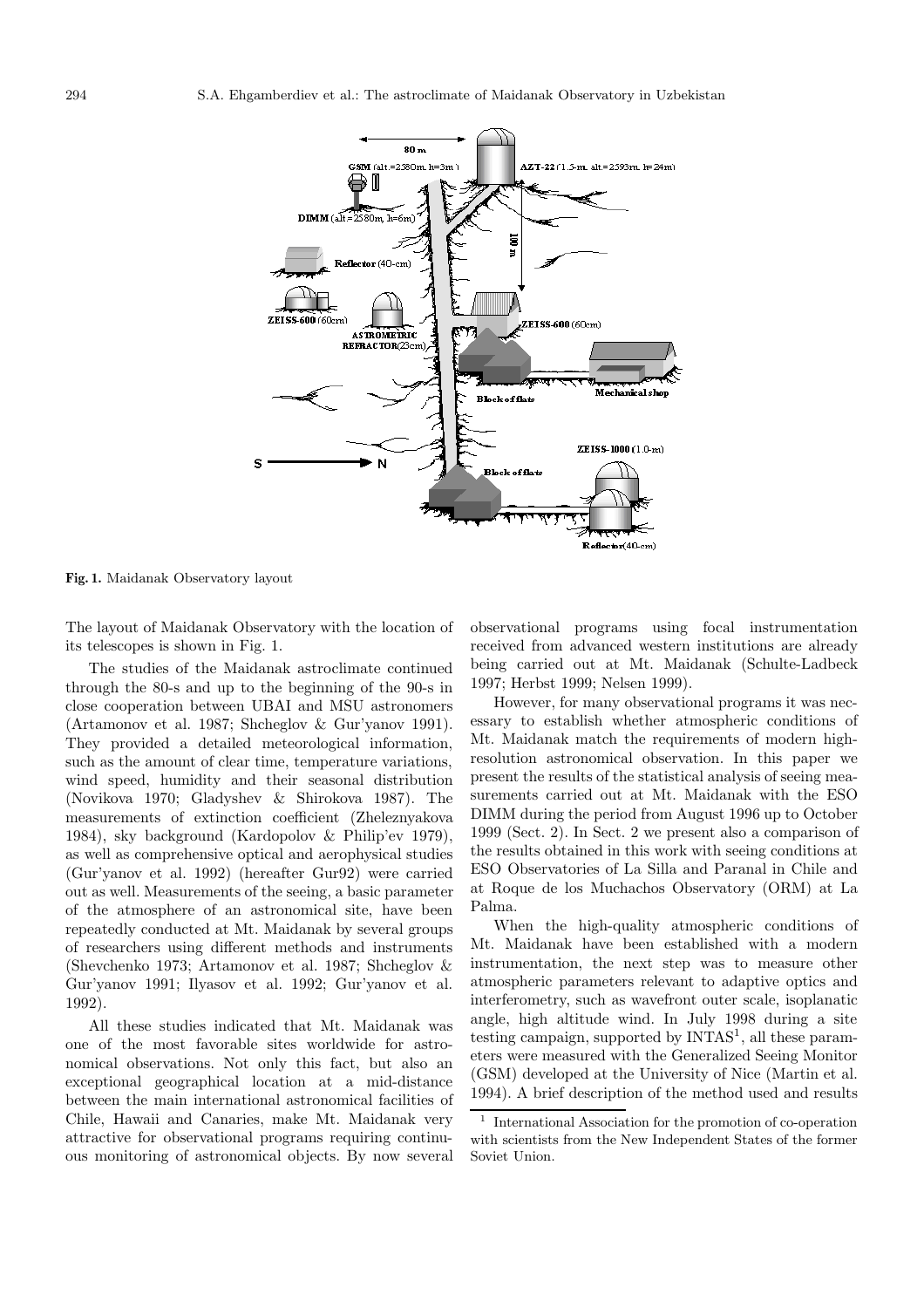

**Fig. 2.** Optical scheme of the Differential Image Motion Monitor (DIMM): M1, M2 are the parabolic primary and hyperbolic secondary mirrors, W1 and W2 are the entrance apertures. Two stellar images are separated on the detector by a wedge prism on W2

of the campaign, as well as cross-calibration of DIMM and GSM, are presented in Sect. 3. In Sect. 4 general meteorological information, estimation of wind speed and direction at different levels and correlation of seeing with ground wind speed are presented. In Sect. 5 the relative contribution of the different atmospheric layers to the seeing at Mt. Maidanak is discussed. The summary and final remarks are given in Sect. 6.

## **2. Seeing measurements with the DIMM**

A simplified and portable version of the standard ESO DIMM described in (Sarazin & Roddier 1990) was used at Maidanak. It is based on a standard Celestron-11 telescope with a 279 mm primary mirror and a focal length of 2800 mm (Fig. 2). The pupil is covered by a mask with two circular 80 mm diameter apertures 200 mm apart. The mask is fixed above the Schmidt corrector plate. A prism with a wedge angle of  $195''$  is added to one of the holes. The light detector is an ST5 CCD array with  $10 \times 10 \ \mu m$ square pixels. The instrument produces two stellar images on the detector, 121 pixels apart at the nominal focus (the plate scale is  $0.73''$  per pixel).

Routine measurements were carried out on top of a 6 m high pillar placed on the slope of the main summit at the distance 80 m south of the main 1.5 m telescope of the Maidanak Observatory (Fig. 1). Standard DIMM operation consists in pointing a star brighter than  $+2.5$  magnitude, within 30 $\degree$  from zenith ( $\pm 2$  h hour angle) that allows to reduce observations to the zenith with a sufficient accuracy. Equivalent long exposure seeing is computed from the rms differential image motion in the direction of the baseline (longitudinal) and perpendicular to the baseline (transverse) estimated each 4 minutes from interlaced series of 40 individual frames of  $\tau_1 = 10$  and  $\tau_2 = 20$  ms. This low data rate is due to the limited speed of transfer in the serial link between the detector controller and the computer. As a consequence, the statistical error on the



**Fig. 3.** Maidanak seeing measured by DIMM in arcseconds at zenith and  $0.5 \mu m$ : examples of a good and a bad nights

image motion variance estimate is the dominating noise term, of the order of  $\pm 1/\sqrt{39}$  or  $\pm 16\%$ . This random error is fortunately averaged out in long term statistics, but well apparent on individual measurements as shown in Fig. 3, presenting samples of seeing records for a good and bad nights, respectively.

The finite duration of exposure time was taken into account by using the relation (Sarazin 1997a):

$$
\sigma_{\tau=0}^2 = \sigma_{\tau_1}^2 \frac{\sigma_{\tau_1}^2}{\sigma_{\tau_2}^2} \,. \tag{1}
$$

Because of the low wind speed, the correction factor  $\sigma_{\tau_1}^2/\sigma_{\tau_2}^2$  had typically small values of 1.1 – 1.4 over the entire period of observations at Maidanak.

The full series of seeing measurements obtained at Mt. Maidanak from August 1996 to November 1999 are shown in Fig. 4 and summarized in Table 1. The total number of nights covered over the entire 1180 days period was 483, with an average duration of 8 hours. The corresponding histogram of the seeing estimates at Maidanak, including all DIMM measurements from 1996 to 1999, is shown in Fig. 5.

The median and mean values of the seeing for the entire period of observation were  $0.69''$  and  $0.76''$ , respectively. The seasonal trends are shown in Table 2 where monthly medians are computed after merging different years. The winter period, which also provides a smaller percentage of clear nights, has the most turbulent atmosphere.

A comparison of the present results with the previous estimations of seeing at Mt. Maidanak shows that past data sets are unfortunately not entirely consistent. However, the reasons for the discrepancy with some Polar star motion measurements has been understood and these data can probably be used after re-calibration to analyze the long term stability of the site (Ilyasov et al. 1999).

Four international astronomical observatories (including Maidanak) have systematic seeing measurements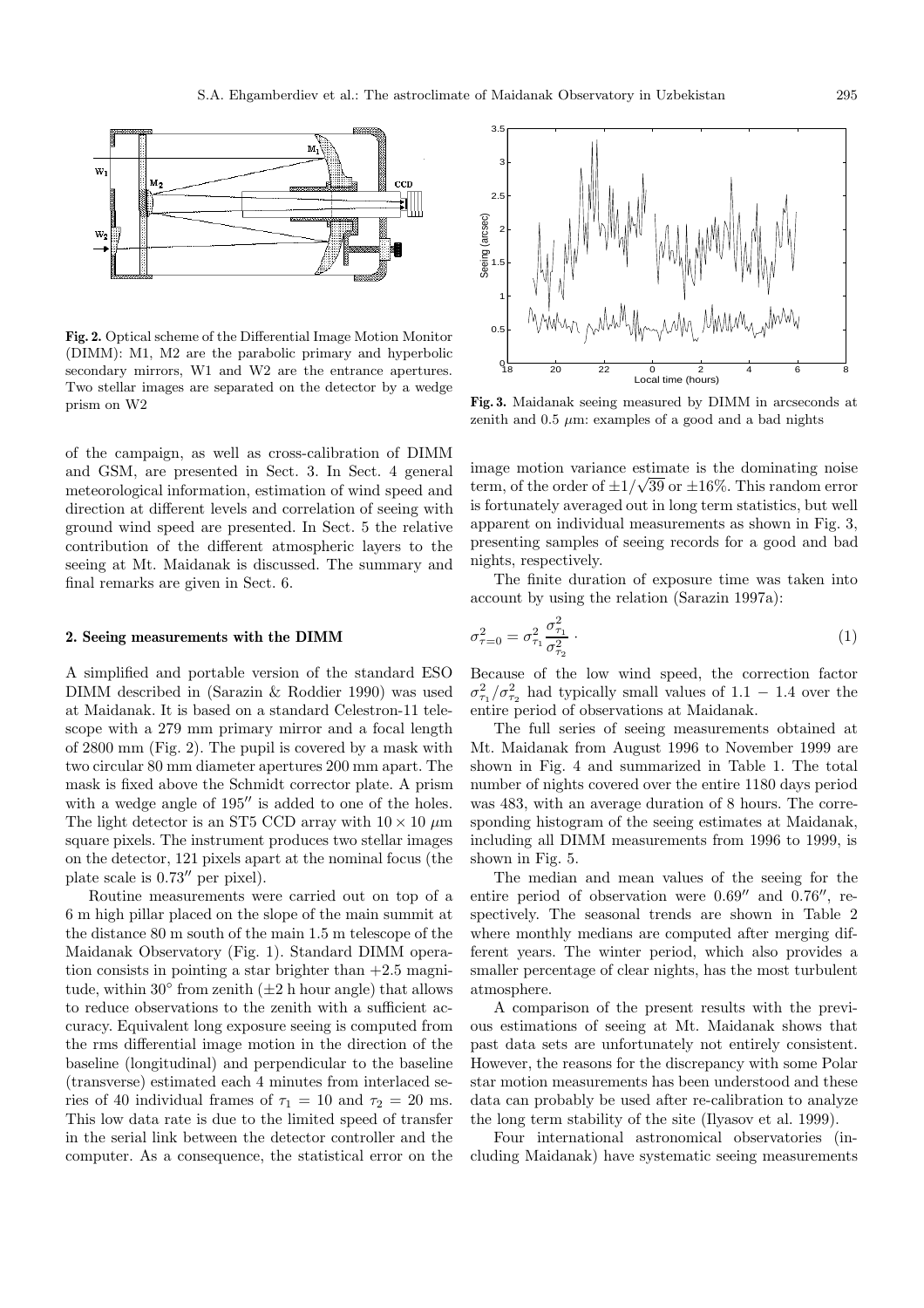| Date               | N               | N             | Seeing (arcsec) |        |      |
|--------------------|-----------------|---------------|-----------------|--------|------|
|                    | nights          | $_{\rm data}$ | 25%             | $50\%$ | 75%  |
| 1996               |                 |               |                 |        |      |
| Aug.               | 21              | 1802          | 0.52            | 0.67   | 0.85 |
| Sep.               | 23              | 2094          | 0.55            | 0.71   | 0.90 |
| Oct.               | 24              | 2589          | 0.52            | 0.72   | 0.96 |
| Nov.               | 20              | 2104          | 0.48            | 0.60   | 0.75 |
| Dec.               | 17              | 1953          | 0.55            | 0.69   | 0.89 |
| 1997               |                 |               |                 |        |      |
| Jan.               | $\overline{14}$ | 1320          | 0.62            | 0.98   | 1.31 |
| Feb.               | 18              | 2388          | 0.58            | 0.74   | 0.94 |
| Apr.               | 9               | 836           | 0.63            | 0.80   | 1.04 |
| Aug.               | 16              | 1827          | 0.53            | 0.68   | 0.87 |
| Sep.               | 19              | 3877          | 0.54            | 0.68   | 0.84 |
| 1998               |                 |               |                 |        |      |
| $J$ un.            | $\overline{4}$  | 150           | 0.59            | 0.81   | 1.02 |
| Jul.               | 30              | 2633          | 0.53            | 0.68   | 0.89 |
| Aug.               | 21              | 2301          | 0.57            | 0.72   | 0.92 |
| Sep.               | 28              | 3213          | 0.53            | 0.67   | 0.84 |
| Oct.               | 27              | 3753          | $0.56\,$        | 0.72   | 0.93 |
| Nov.               | 19              | 2672          | 0.50            | 0.63   | 0.79 |
| Dec.               | 15              | 1492          | 0.59            | 0.73   | 0.93 |
| 1999               |                 |               |                 |        |      |
| $\overline{J}$ an. | 15              | 1299          | 0.61            | 0.78   | 0.96 |
| Feb.               | 6               | 665           | 0.72            | 0.90   | 1.12 |
| Mar.               | $\overline{7}$  | 684           | 0.52            | 0.64   | 0.79 |
| Apr.               | 11              | 1057          | 0.61            | 0.79   | 1.00 |
| May                | 21              | 2015          | 0.53            | 0.66   | 0.86 |
| Jun.               | 25              | 2083          | 0.55            | 0.69   | 0.90 |
| Jul.               | 24              | 1785          | 0.56            | 0.70   | 0.87 |
| Aug.               | 10              | 1075          | 0.59            | 0.75   | 0.96 |
| Sep.               | 19              | 2602          | 0.54            | 0.69   | 0.90 |
| Oct.               | 20              | 2795          | 0.50            | 0.62   | 0.77 |
| All                | 483             | 53064         | 0.55            | 0.69   | 0.90 |

**Table 1.** Monthly statistics of the seeing at Maidanak for the period August 1996 to October 1999

**Table 2.** Seasonal statistics of the median seeing at Maidanak for the period August 1996 to October 1999 sorted by month

| Month | $N$ nights | $N$ data | $\beta_{\rm atm}, \, \rm arcsec$ |
|-------|------------|----------|----------------------------------|
| Jan.  | 29         | 2619     | 0.84                             |
| Feb.  | 24         | 3053     | 0.77                             |
| Mar.  | 7          | 684      | 0.64                             |
| Apr.  | 20         | 1893     | 0.80                             |
| May   | 21         | 2015     | 0.66                             |
| Jun.  | 29         | 2233     | 0.70                             |
| Jul.  | 54         | 4418     | 0.69                             |
| Aug.  | 68         | 7005     | 0.70                             |
| Sep.  | 89         | 11786    | 0.68                             |
| Oct.  | 71         | 9137     | 0.68                             |
| Nov.  | 39         | 4776     | 0.62                             |
| Dec.  | 32         | 3445     | 0.71                             |
| All   | 483        | 53064    | 0.69                             |



**Fig. 4.** Whole span of seeing measurements obtained at Maidanak with the DIMM for the period August 1996 to October 1999



**Fig. 5.** Statistical distribution of Maidanak seeing from the measurements shown in Fig. 4

taken with cross-calibrated DIMMs. In Fig. 6 we present the cumulative distributions of seeing at Paranal and La Silla measured over the period [1989-1995] (Sarazin 2000), Roque de los Muchachos Observatory (ORM) at La Palma over the period [1994-1998] (Munoz-Tuñon et al. 1999; Wilson 2000) and at Maidanak [1996-1999]. The median value of the seeing at ORM measured by ING and DA/IAC DIMMs is  $0.69''$ , whereas at La Silla and Paranal Observatories it is  $0.87''$  and  $0.66''$ , respectively. We can conclude that the atmosphere above Mt. Maidanak is on a par with the conditions at the world's leading observatories. Regarding seasonal variations, Fig. 7 shows that Paranal and Maidanak, belonging to different hemispheres, are slightly anti-correlated. However, the seasonal seeing modulation is only about  $\pm 10\%$ .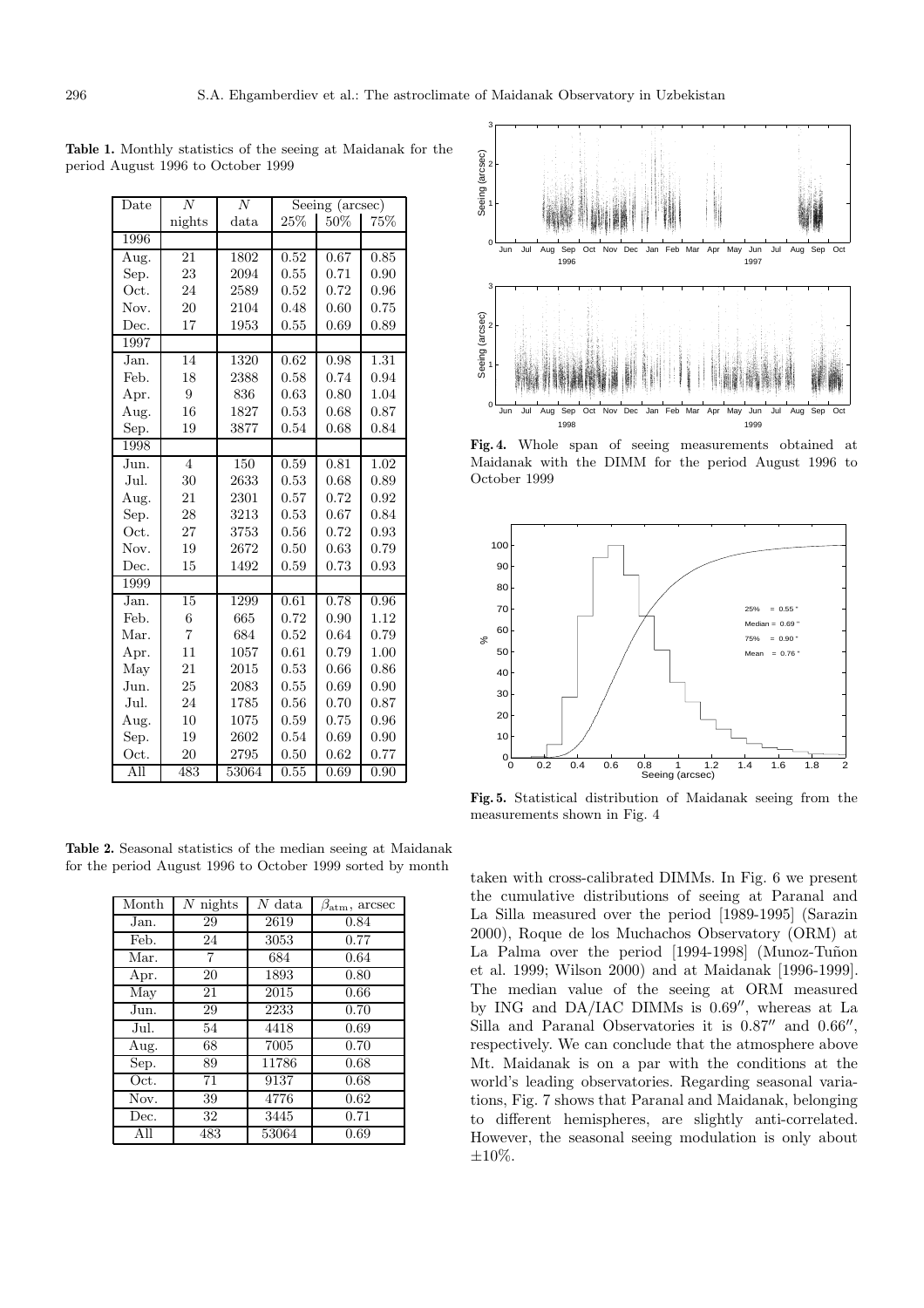

**Fig. 6.** Statistical distribution of the seeing at Maidanak [1996- 1999]: comparison with ESO observatories of La Silla and Paranal [1989-1995] and Roque de los Muchachos Observatory at La Palma [1996-1999]



**Fig. 7.** Monthly median seeing at Maidanak in [1996-1999] (full line) and at Paranal (squares on dotted line) with the minimum and maximum monthly averages (dotted lines) during the period [1993-1999]

## **3. Generalized seeing monitor**

#### 3.1. Instrument layout

In view of monitoring additional atmospheric parameters – the wavefront outer scale  $\mathcal{L}_0$ , the wavefront coherence time  $\tau_0$  and the isoplanatic angle  $\theta_0$ , – which are of particular importance to adaptive optics and interferometry, a specific campaign was organized in July 1998. All these parameters were measured with GSM developed at Nice University in collaboration with MSU (Martin et al. 1994). The GSM was first extensively used in 1997 during the La Silla campaign in Chile (Martin et al. 1998; Tokovinin et al. 1998), then in 1998 at the Gemini site of Cerro Pachon (Vernin et al. 2000) and at the VLT site of Paranal (Martin et al. 2000).

GSM consists of four identical units for angle of arrival (AA) measurements. Each unit has a 10 cm Maksutov telescope and a detection module to measure the stellar image position using a grating in the focal plane together with fast (200 Hz) modulation. The light transmitted by the grating is detected by a photo-multiplier in pulse counting mode. All four units work synchronously and provide the angle of arrival data with 5 ms temporal resolution. The units were equipped with simple but rigid alt-azimuth supports pointing the Polar star. The field of view of  $13.7^{\prime}$  permits observations during 30 min without re-pointing. Units 1 and 2 had a common support for DIMM-like seeing measurement in differential mode (baseline 25 cm). GSM was installed on a 3 m high rectangular arch-shape concrete pier, the optical apertures were 3.4 m above ground level. Unit 3 was located on the same pier to the east, 0.8 m from the center of the differential unit, and unit 4 was located 1.5 m below (1.9 m above ground). All units measure AA fluctuations in the horizontal direction. Thus the baselines formed by units  $1 - 2$ ,  $1 - 3$ ,  $2 - 3$  are longitudinal, baselines  $1 - 4$  and  $2 - 4$  are approximately transverse, and baseline 3−4 is oblique. Such a geometrical arrangement was chosen to explore the 2D structure of the wavefront and to determine its effective speed. Baseline lengths are optimized for maximum sensitivity to the outer scale effects for the expected decametric outer scale values. In the previous GSM missions all GSM units were located in a horizontal plane, but our present "3D" arrangement results in the same unit configuration as projected onto the wavefront.

Data acquisition was typically 2 min long, repeated every 4 min. Data were processed immediately after acquisition. Processing includes calculation of the AA variance in each unit and AA covariances which, after suitable normalization, were compared to the pre-calculated table to find the wavefront outer scale  $\mathcal{L}_0$ . The six values of  $\mathcal{L}_0$ , corresponding to the 6 baselines of GSM, are found, and their median is taken as final result. The  $\mathcal{L}_0$  provided by GSM is an outer scale parameter in the Von Kármán turbulence model, its relation to outer scale in some other models is studied in (Ziad et al. 2000).

Seeing is calculated from the differential AA variance in units 1 and 2, like in DIMM. Small corrections for photon and scintillation noise are made. Correction for finite exposure time is also performed by calculating the AA variance with 5 ms and 10 ms temporal resolution and extrapolating to the 0 ms exposure time. This latter correction was typically about 10%, because seeing at Maidanak is rather slow. Additional estimation of seeing comes from the AA variance in each unit, with a nonnegligible correction for finite outer scale. A good match between differential and absolute seeing estimates is a sign that the support vibration was not important, which is a necessary condition for correct GSM operation. Also, the difference between AA variances measured by the units 3 and 4 was used to estimate the importance of ground layer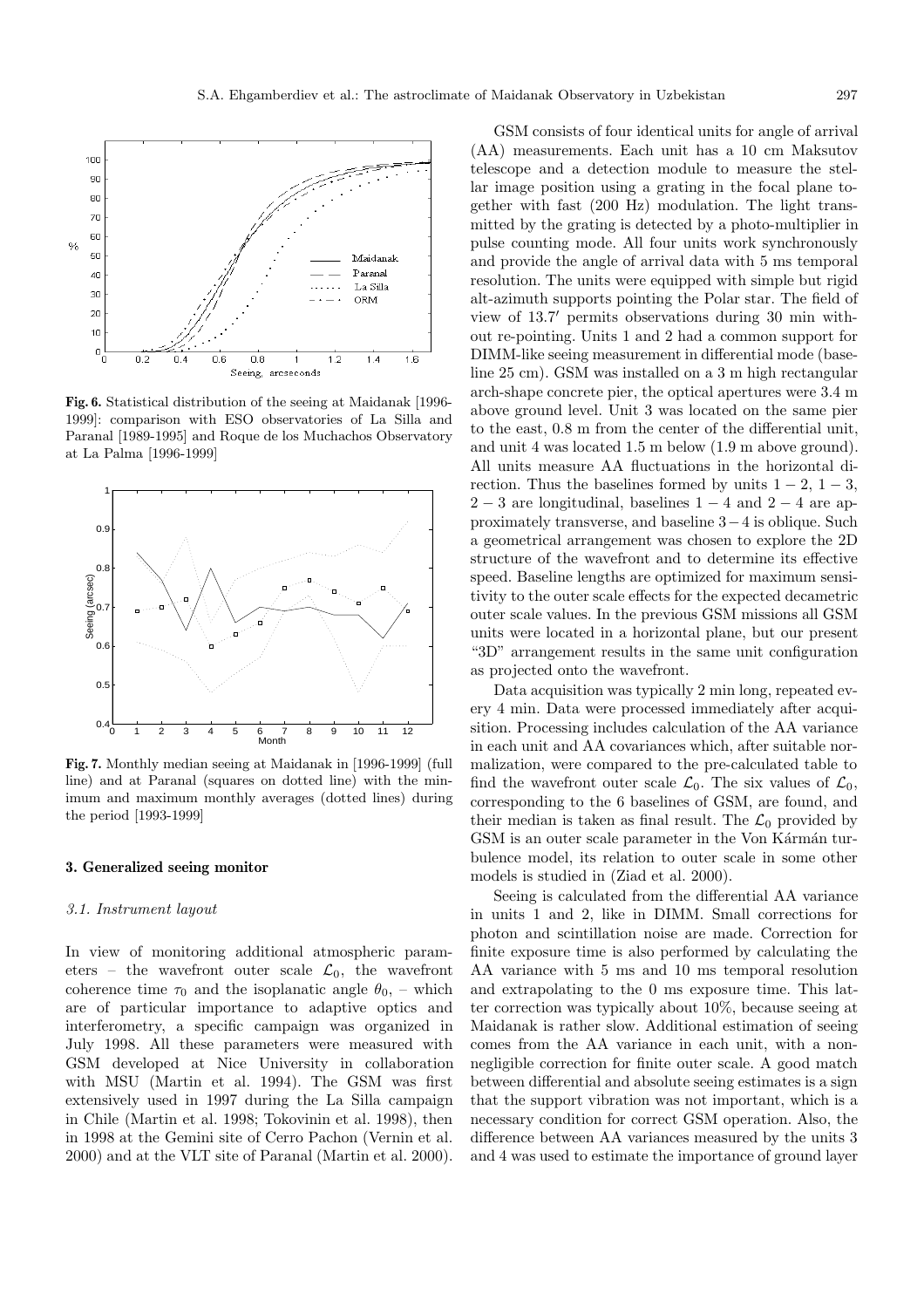**Table 3.** GSM data summary: number of hours T covered each night and the number of data points N. Median seeing  $\beta$ , median isoplanatic angle  $\theta_0$  at zenith and 0.5  $\mu$ m and median  $\mathcal{L}_0$ for each night and for the whole data set

| Date           | T    | N   | $\beta_{\rm med}$ | $\theta_{0\text{med}}$ | $\mathcal{L}_{0\text{med}}$ |
|----------------|------|-----|-------------------|------------------------|-----------------------------|
| July 1998      | h    |     | arcsec.           | arcsec.                | m                           |
| 16             | 4.4  | 69  | 0.96              | 2.02                   | 32.6                        |
| 17             | 7.0  | 100 | 0.58              | 2.49                   | 27.2                        |
| 18             | 4.7  | 99  | 0.74              | 2.24                   | 22.6                        |
| 19             | 6.2  | 96  | 0.52              | 3.49                   | 26.2                        |
| 20             | 7.4  | 104 | 0.53              | 3.43                   | 23.2                        |
| 21             | 7.3  | 101 | 0.63              | 2.48                   | 27.3                        |
| 22             | 6.9  | 99  | 0.87              | 2.41                   | 34.6                        |
| 23             | 7.4  | 103 | 0.74              | 2.52                   | 22.8                        |
| 24             | 7.6  | 79  | 0.79              | 1.79                   | 22.7                        |
| 25             | 0.5  | 7   | 1.21              | 1.14                   | 25.0                        |
| $_{\rm Total}$ | 58.9 | 850 | 0.68              | 2.48                   | 25.9                        |

turbulence, because these units were installed at different heights above ground  $(3.4 \text{ and } 1.9 \text{ m}, \text{ respectively}).$ 

The isoplanatic angle was calculated from the scintillation index, as explained in (Conan et al. 1999; Ziad et al. 2000). Our time resolution of 5 ms is not sufficient for unbiased measurement of scintillation, but we corrected for time averaging in the same manner as for the AA.

## 3.2. Summary of GSM results

The 10 days measurement campaign took place in July, a month representative of the best observing period at Maidanak which extends from mid-summer to early autumn. The probability of good weather for this period is very high. Indeed, our mission started on July 16, in the conditions of stable weather with clear sky and good seeing, which persisted during the first 8 nights (July 16–23). Then, on July 24, 2 hours were lost due to cloud passages. On the night of July 25 only few GSM observations were made, because of the fog and associated humidity (the previous day was rainy). This last night is considered as lost due to weather, although the scintillation and DIMM measurements were taken as planned in its second half. In summary, we had 8 clear and 2 partially clear nights out of 10. Table 3 summarizes the measurements collected during this campaign.

# 3.3. Outer scale and isoplanatic angle

The measured  $\mathcal{L}_0$  values, average 31.5 m and median 25.9 m, are typical of other GSM missions. The median isoplanatic angle  $\theta_0$  is 2.48", mean is 2.57". The histograms of the outer scale and isoplanatic angle during the 9 nights of the mission are given in Fig. 8. All atmospheric parameters are reduced to observations at zenith at the wavelength of 500 nm.



**Fig. 8.** The histograms of the outer scale (top) and isoplanatic angle (bottom) estimations with GSM at Mt. Maidanak

## 3.4. Wavefront velocities and time constant

The temporal characteristics (velocity and direction) of the predominant turbulent layers of the atmosphere were determined from the analysis of AA temporal cross– correlation functions at all GSM baselines (Conan et al. 1999). The eddies carried by the winds in the layers produce several peaks in the cross–correlations. With the hypothesis of the frozen–flow, the positions of the peaks depend on the baseline and on the projection of the wind on the baseline as shown by Avila et al. (1997). Practically, the positions of the highest peak are measured on the six cross–correlations. To reconstruct the wind vector, two non–parallel baselines are necessary. With the six baselines, 11 couples of equations lead to the 11 measurements of the wind vector. The final value is the median of these. This procedure turned out to be rather robust, and practically it gives the velocity of dominant turbulent layers. When several layers are present (which was almost always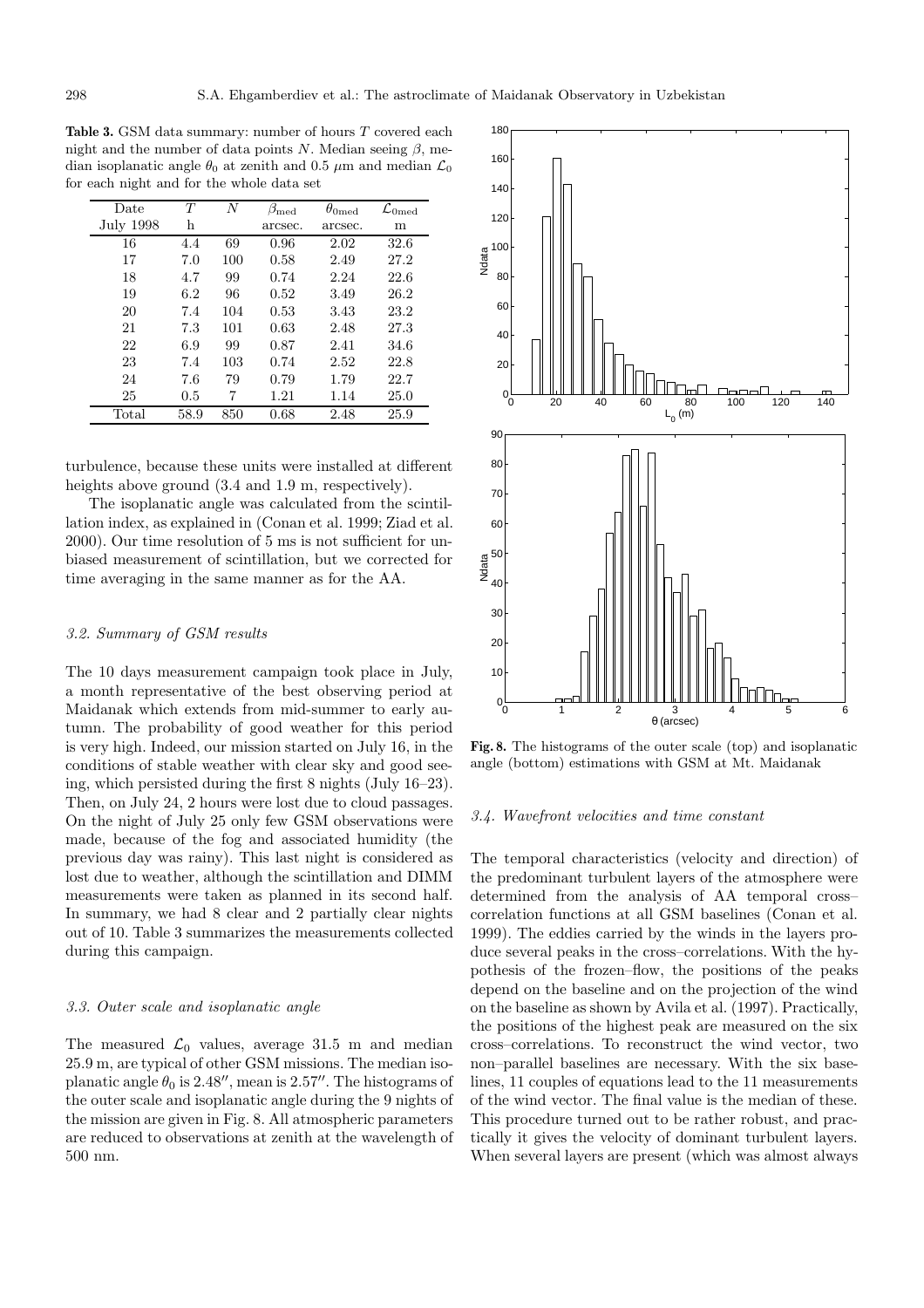

**Fig. 9.** Direction and velocity of the wavefront for the whole GSM mission data set, plotted as a polar diagram. The western wind of low to moderate velocity was predominant, with south-east winds being less frequent

the case), our wavefront velocity vectors often fluctuate between the values typical for each layer, because of turbulence intermittency. So, the plots of wind speed and direction against time usually reveal the multi-layer structure quite well.

The overall distribution of the direction and velocity of wavefront is given in Fig. 9. A predominant western direction is apparent. It corresponds to the planetary circulation in the free atmosphere. Very low wavefront speed is obtained: it was less than 4 m/s most of the time, and never exceeded 10 m/s. Although still subject to theoretical interpretation, these measurements can be used to estimate the temporal coherence of the atmosphere: taking  $V = 4$  m/s as representative, we obtain the atmospheric time constant  $\tau = 0.31r_0/V = 12$  ms, that is 2 to 4 times longer than at other main observatories (Sarazin 1995; Vernin et al. 2000). Direct interferometric measurements over 19 nights at Maidanak also yielded a time constant of 12 ms (Tokovinin 1980).

## 3.5. Cross-calibration of DIMM and GSM

One of the important results obtained during the July 1998 campaign was cross-calibration of Maidanak DIMM with the GSM. As can be seen from Fig. 10, a good mutual agreement of GSM and DIMM seeing estimates exists most of the time. DIMM measurements show a larger scatter, explained by the small number of frames available for computing the variance of the image motion.

**Table 4.** Monthly average fraction of clear nights at Maidanak in [1979-1985] (Gladyshev & Shirokova 1987) and of photometric nights at La Silla and Paranal during the period [1983-1997] (Sarazin 1997b)

| Maidanak<br>La Silla<br>Month |         |
|-------------------------------|---------|
|                               | Paranal |
| 73<br>31<br>January           | 77      |
| 54<br>79<br>February          | 84      |
| March<br>42<br>76             | 83      |
| 47<br>63<br>April             | 79      |
| May<br>44<br>40               | 70      |
| June<br>79<br>34              | 70      |
| 92<br>42.<br>July             | 75      |
| 81<br>48<br>August            | 73      |
| September<br>84<br>54         | 85      |
| October<br>55<br>57           | 83      |
| November<br>42<br>67          | 84      |
| December<br>46<br>69          | 77      |
| 58<br>Total<br>59             | 78      |

The 25%, 50% and 75% levels of the cumulative seeing distribution as measured during all 9 nights with GSM are  $0.56''$ ,  $0.68''$  and  $0.84''$ . The corresponding values for DIMM are  $0.52$ ",  $0.64$ " and  $0.82$ ". DIMM observed stars near zenith while GSM observed Polaris, and hence both instruments sampled different volumes of the atmosphere. Correction of the GSM seeing to zenith was however not too large,  $(\sec 51^\circ)^{0.6} = 1.32$ .

## **4. Meteorology of the Maidanak Observatory**

## 4.1. Clear time

The number of clear night time hours is of course a major parameter defining the quality of a stellar observatory. The first serious work comparing different regions of Central Asia was carried out by Novikova (1970). It was shown that Mt. Maidanak could provide about 2000 clear night time hours per year. This was supplemented by Gladyshev & Shirokova (1987) with an analysis based on clear time records in intervals from mid-1978 to mid-85, and also including the 1 m telescope measurements in 1981-1983. The statistics compiled by Gladyshev & Shirokova (1987) are compared in Table 4 to similar work made at the ESO observatories of La Silla and Paranal (Sarazin 1997b). The definitions of photometric time slightly differ in the two studies. To keep this in mind, we use the term "clear time" (the cloudness is not more than 25%) for Maidanak and reserve "photometric time" (no clouds above 18 degree from horizon during at least 6 hours in a row) for ESO observatories.

As shown in Fig. 11, seasonal trends are stronger at Maidanak, with excellent summer months as was noted by previous authors. We note that with 58% of photometric nights, Maidanak is similar to the ESO observatory of La Silla in Chile.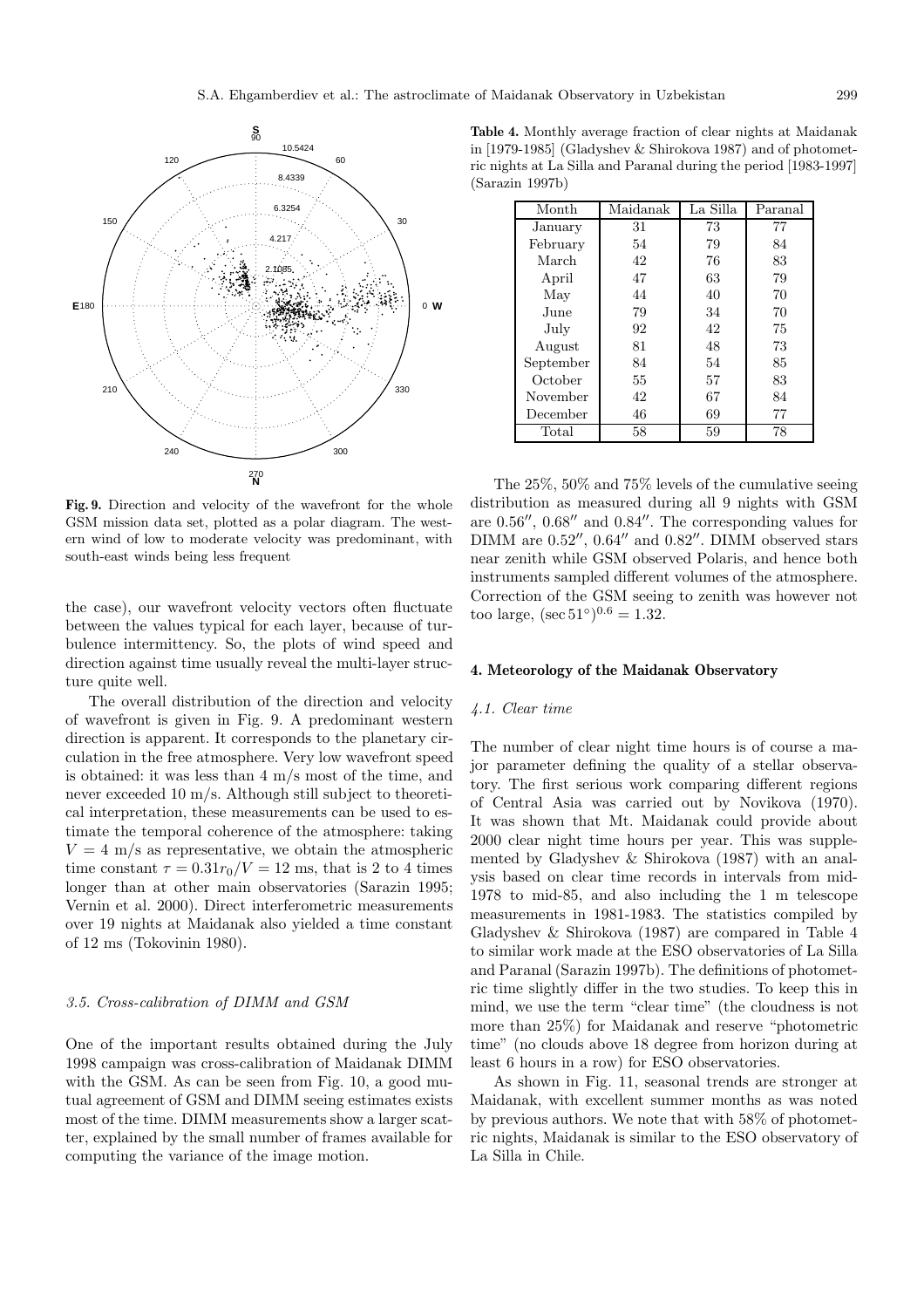

**Fig. 10.** Seeing measured by DIMM (solid line) and by GSM (dashed line) on the night of July 21-22 with the best seeing (left) and on July 23-24 with average seeing (right), when for the first 2 hours GSM units 1 and 2 were installed on the DIMM pier. DIMM data are smoothed by a running mean



**Fig. 11.** Monthly average fraction of clear nights at Maidanak in [1979-1985] (full line) compared to the statistics of photometric nights at La Silla (dashed line) and Paranal (dotted line) during the period [1983-1997]. The yearly percentages for each site are respectively 58, 59 and 78% of available dark time. Data are from Table 4

## 4.2. Temperature

In summer the average night temperature at Maidanak is +13 C. In winter it can sometimes fall down to −15 C. The night time temperature amplitude is about 5 C. Winter storms are possible, during which the wind velocity remains moderate  $(15 \text{ m/s})$ . For this study the wind velocity and air temperature have been measured every hour manually. The measurements were taken at 5 m above ground on the DIMM tower and are representative of the operating conditions of Maidanak astronomical facilities. The results for the whole campaign are presented in Table 5, stacked into one single year.



**Fig. 12.** Statistical distribution of the wind speed at Mt. Maidanak measured at 5 m above ground

## 4.3. Ground level wind

The wind speed was measured at the DIMM tower using a Fuss wind speedometer. The statistics presented in Fig. 12 corresponds to more than 3500 individual measurements. An overall average wind speed of 2.1 m/s was measured with a prevailing South-East wind direction (Fig. 13). This is a remarkably low value for a mountain site. All these data are in agreement with previous observations (Gladyshev & Shirokova 1987).

## 4.4. Relation of seeing with ground wind speed

The seeing shows some weak correlation with wind speed at the DIMM location (13 m below the mountain ridge). A fitting relation is proposed in Fig. 14 for the available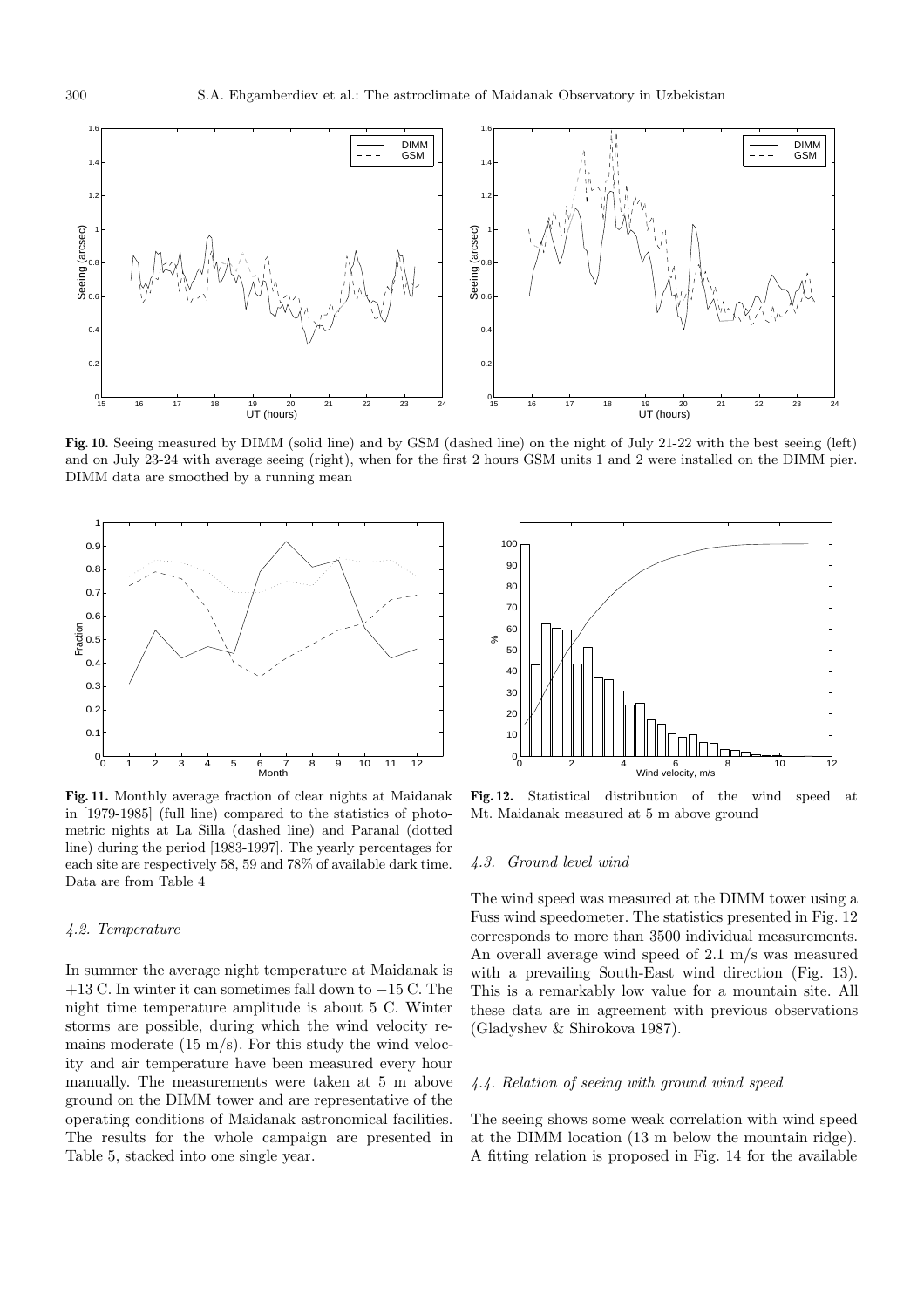**Table 5.** Seasonal statistics of wind velocity  $(m/s)$  and temperature (Celsius) measured once per hour at 5 m above ground during DIMM seeing measurements at Maidanak for the period August 1996 to October 1999 reorganized on a 12 months basis

|       |       | Wind, $m/s$ |       |      | Temperature, Celsius |          |         |         |
|-------|-------|-------------|-------|------|----------------------|----------|---------|---------|
| Month | NData | Median      | Max   | Mean | Median               | Min      | Max     | Mean    |
| 01    | 202   | 2.85        | 9.70  | 3.22 | $-7.20$              | $-14.20$ | 1.40    | $-6.19$ |
| 02    | 239   | 1.00        | 8.00  | 1.96 | $-6.80$              | $-15.40$ | $-1.00$ | $-7.01$ |
| 03    | 58    | 2.00        | 9.30  | 2.44 | $-4.40$              | $-9.40$  | $-2.00$ | $-4.69$ |
| 04    | 99    | 3.75        | 8.50  | 3.55 | 2.70                 | $-4.00$  | 6.20    | 2.00    |
| 05    | 102   | 2.30        | 4.90  | 2.41 | 8.00                 | 5.00     | 13.40   | 8.61    |
| 06    | 206   | 3.20        | 9.00  | 3.33 | 11.60                | 5.80     | 17.20   | 11.74   |
| 07    | 311   | 2.00        | 8.50  | 2.27 | 14.20                | 7.20     | 24.50   | 14.32   |
| 08    | 409   | 2.00        | 10.70 | 2.26 | 14.20                | 4.40     | 19.50   | 13.56   |
| 09    | 629   | 2.20        | 8.60  | 2.50 | 11.20                | 1.20     | 17.60   | 11.62   |
| 10    | 691   | 2.00        | 10.00 | 2.27 | 5.20                 | $-4.80$  | 12.50   | 4.99    |
| 11    | 356   | 1.50        | 9.00  | 1.87 | 0.80                 | $-7.80$  | 9.40    | 0.61    |
| 12    | 142   | 0.50        | 6.80  | 1.16 | $-6.65$              | $-13.60$ | 2.00    | $-6.43$ |



**Fig. 13.** Maidanak windrose measured at 5 m above ground

data set, showing that the best seeing conditions occur for wind speed lower than 5 m/s, i.e. in 90% of the cases.

## 4.5. Wind profile in the boundary layer

In Fig. 15 the average vertical profile of the wind speed obtained by balloon observations at Mt. Maidanak in 1990 is shown, as measured by E.I. Sofiev et al. and given in Gur92. The wind speed at ground level is in good agreement with the median value of 2.1 m/s obtained from our data. The wavefront speed range  $4 - 10$  m/s, determined from GSM data, does not contradict this profile if we assume that the predominant turbulent layers are located in the wind shear zones.



**Fig. 14.** Dependence of the seeing on ground-level wind speed at Mt. Maidanak



**Fig. 15.** Vertical profile of the average wind velocity obtained by balloon observations as given in Gur92. Our data are indicated by the triangle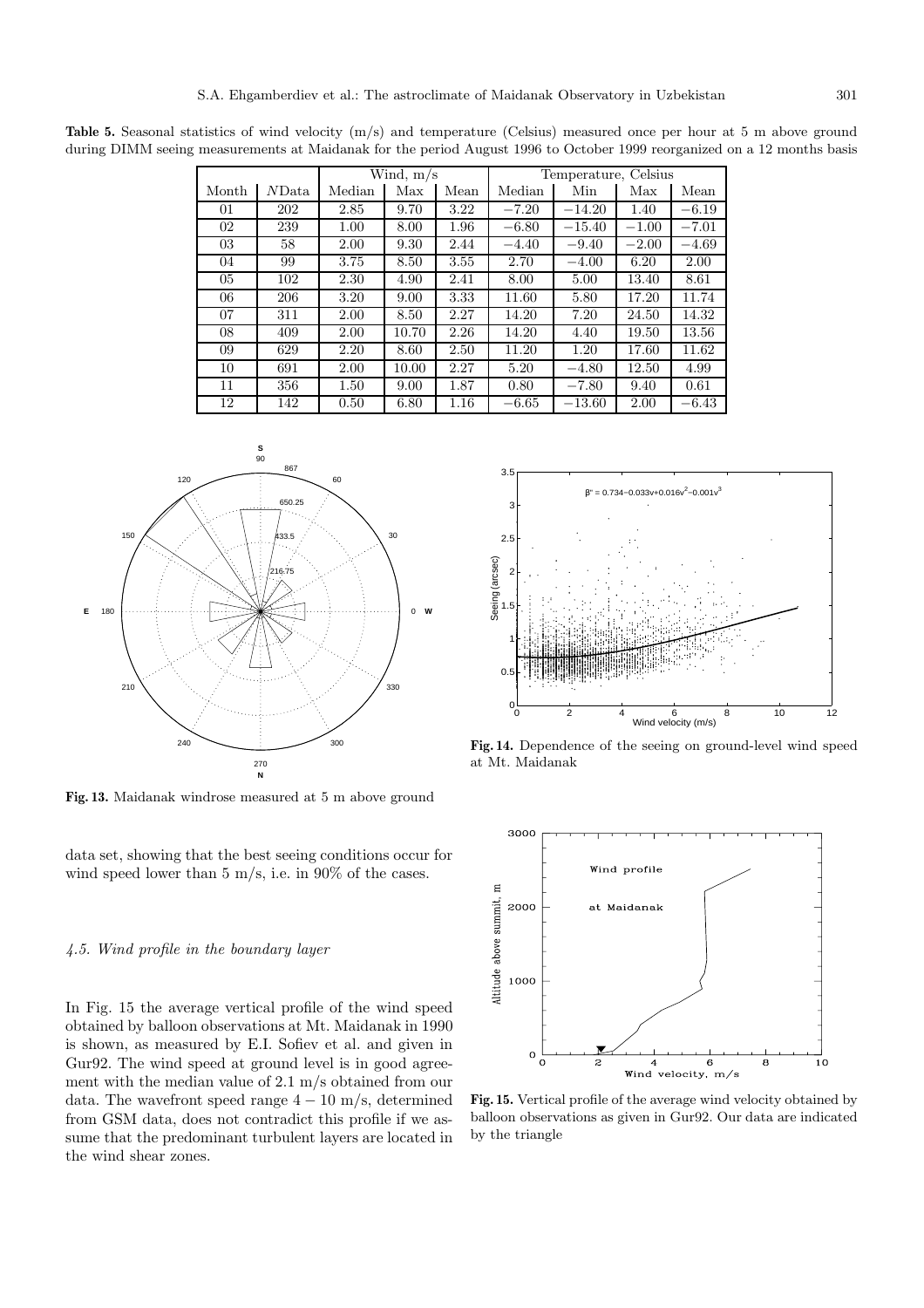

**Fig. 16.** Wind velocity at 200 mB: monthly average velocity at Maidanak in [1991] (full line) and at Paranal (squares on dotted line) with the minimum and maximum monthly averages (dotted lines) during the period [1987-1999]



#### 4.6. High-altitude wind speed

In order to estimate the wind speed at higher level we used the High Altitude Data provided by the Uzbek Meteorological Center. The tropopause level (200 mB pressure, or 12 km above sea) wind data were obtained only during the year 1991 at three meteorological stations in Uzbekistan: Kokand (400 km East of Mt. Maidanak), Tashkent (350 km North-East) and Termez (160 km South). Unfortunately, there are no high altitude measurements in the region of Mt. Maidanak, but the wind statistics of the three stations is very similar with prevailing western wind. We interpolated wind velocity and wind direction above Mt. Maidanak using weights proportional to the inverse of the distance of each station to Maidanak. We have calculated a median value of tropopause wind velocity of 26.8 m/s and with predominantly western direction. Same direction with a lower speed was measured by GSM, as described in Sect. 3. It is thus the same planetary wind which extends down to 2.5 km above the site, with the bulk of the turbulence at this level.

For comparison, we give in Fig. 16 the seasonal variation of the average 200 mB wind speed at Paranal (Sarazin 2000). Although additional years of data would be necessary to definitely conclude, one can expect that the seasonal variations are less apparent at Maidanak than at Paranal. The average 200 mB wind velocity above Paranal over a time span of 12 years is 31.3 m/s, only 12% more than the 1991 average of Maidanak, but the maxima reached at Paranal during southern winter months are 50% larger than any of the Maidanak monthly records.

**Fig. 17.** The evolution of the surface layer turbulence on three nights. The integral of  $C_n^2$  from 1.9 to 3.4 m,  $J_{\text{SL}}$ , is plotted. On July 16 (top) very strong surface layer turbulence was present in the second half of the night. On the nights of July 19 and 22 with good seeing (bottom, full and dashed lines respectively), little turbulence in the surface layer was detected

# **5. Relative contribution of the different layers to the seeing at Maidanak**

## 5.1. Surface layer

During night time the air near ground is subjected to a very strong radiative cooling because of the low humidity (Maidanak is located in a semi desert area). The high positive temperature gradient causes large temperature fluctuations in the first few meters above the ground.

Micro-thermal measurements in the surface layer at Maidanak were performed over several years (see summary in Gur92). The altitude dependence of  $C<sub>T</sub><sup>2</sup>$  was found to be approximately as  $h^{-2}$ . However, the overall contribution of the surface layer to the total seeing degradation was found to be small.

As explained in Sect. 3, the configuration of the GSM at Mt. Maidanak when module 4 was installed at a lower height of 1.9 m and modules  $1-3$  at 3.4 m allowed us to measure directly the effect of the surface layer. The turbulence integral in the surface layer  $J_{SL}$ ,

$$
J_{\rm SL} = \int_{1.9 \text{ m}}^{3.4 \text{ m}} C_{\rm n}^{2}(h) \mathrm{d}h,\tag{2}
$$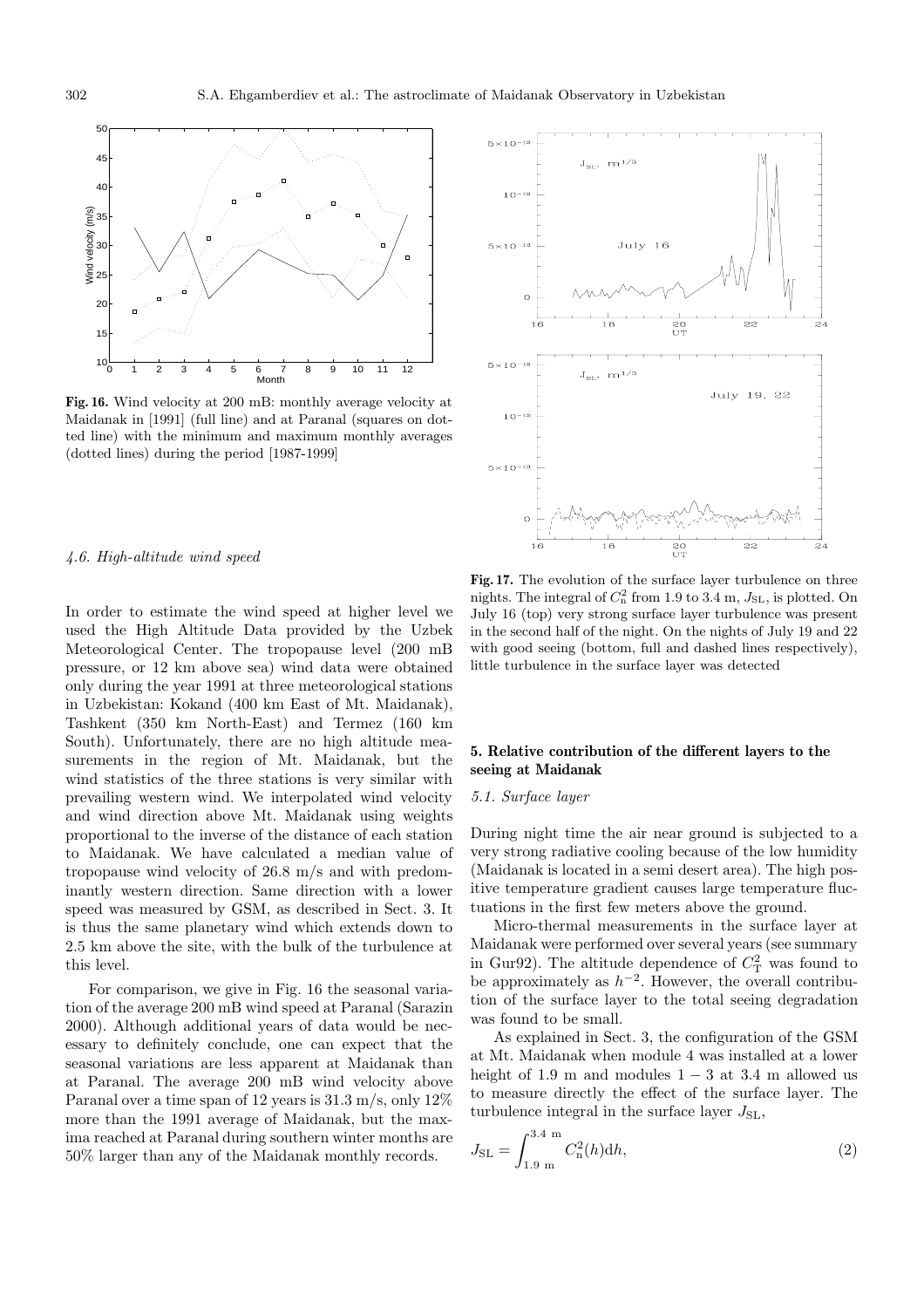was estimated from the difference of seeing measured by identical modules 3 and 4 with a typical precision of  $1.10^{-13}$  m<sup>1/3</sup>. The relative contribution of the surface layer to the total  $C_n^2$  integral was typically less than 20%.

Using the  $C_{\rm T}^2 \propto h^{-2}$  model of Gur92, we have estimated the difference between seeing measured by DIMM and GSM due to their different heights above the ground. If  $1.9 - 3.4$  m layer contributes about 20% to the total seeing, then a  $3.4 - 6$  m layer contribution should be 10%. Hence, the DIMM-GSM systematic difference must be  $0.9^{3/5} = 0.94$ . It is exactly the ratio of the median seeing measured by both instruments (see Sect. 3.5).

However, at a site with good seeing like Maidanak, in some special circumstances, the local turbulence may become important. Depending on wind direction and velocity, surface layer may significantly contribute to seeing degradation, especially in a location like DIMM's which is not on the very top of the mountain, or in the vicinity of buildings. Local seeing effects were also observed at Paranal (Martin et al. 2000).

The most dramatic surface layer effect was found on July 16, 1998 (Fig. 17, top). Surface layer alone caused seeing degradation up to  $1.4$ ". This corresponded to the period of the worst seeing measured throughout this campaign. A more typical example of two nights with good seeing is shown in the lower plot of Fig. 17. Usually the surface layer contribution is barely apparent, its net effect being on the level of 1 10<sup>-13</sup> m<sup>1/3</sup> (0.3" seeing) or less.

#### 5.2. Boundary layer

The joint contribution of surface and boundary layers (up to 0.5 km) to the total  $C_n^2$  integral was estimated in Gur92 to be typically 12%. Now we know that in that paper the total  $C_n^2$  integral was overestimated by a factor of 1.4−1.6, because of the bias in the optical seeing monitor used. This factor follows from comparison of our seeing data with the previous data (Ilyasov et al. 1999) and was already suspected in Gur92. It means that the boundary layer contribution must be increased to about 20%.

#### 5.3. Free atmosphere

The  $C_n^2$  integral in the free atmosphere (roughly above 2 km) have been recently estimated in (Kornilov et al. 2000; Kornilov & Tokovinin 2000) from the measurements of stellar scintillation with apertures of different diameters. These measurements were taken in 1998-99 on a total of 42 nights. The median free atmosphere seeing was estimated as  $0.39''$ . Comparing it to a median seeing of  $0.69''$ , free atmosphere contribution is about  $(0.39/0.69)^{5/3} = 0.39$ . It was found that the degradation of the free atmosphere seeing was related to the appearance of strong turbulent layers at altitudes of  $\approx 3$  km above the summit.

Looking at the wind profile (Fig. 15), we remark that above 2.2 km a wind shear appears, corresponding to the transition between boundary layer and the western planetary circulation in the free atmosphere. The Pamir mountain system to the east of Maidanak, about 6 km a.s.l. (3.4 km above summit) must be a factor defining this transition. So, the true boundary layer at Maidanak is up to 3 km, and not up to 0.5 km as assumed in Gur92. It means that the contribution of a boundary layer is somewhat higher, partly explaining the apparent discrepancy between Gur92 and (Kornilov et al. 2000).

Summarizing all available information, we suggest the following typical contribution of different layers to the total seeing: surface layer together with a boundary layer up to 3 km above summit provides some 70%, the remaining 30% being due to the free atmosphere.

These very preliminary considerations show the importance of the turbulence profile measurements for further characterization of Maidanak atmospheric physics. This provides a strong motivation for future site testing campaigns.

## **6. Conclusion**

In this paper we have summarized the results of astroclimate studies at Maidanak observatory in Uzbekistan in 1996-1999, as well as some earlier data. The amount of clear night time hours and its distribution over the seasons for Mt. Maidanak is typical of Central Asian mountains. It is about 58% of available yearly dark time. In absolute units it corresponds to 2000 hours. But unlike Paranal where the seasonal variations of the available clear time are small, the summer observing capacity of Mt. Maidanak is two times higher than in winter (about 90% in July and up to 50% in February). These conditions appear very similar to La Silla, where the same 58% of yearly clear time has a maximum during the southern winter months.

A survey of the main parameter of atmospheric turbulence (seeing) was carried out at Mt. Maidanak for period from August 1996 to November 1999 with the DIMM, also used for site testing at ESO observatories of La Silla and Paranal in Chile. The last point allows us to characterize seeing conditions of Mt. Maidanak with an instrument calibrated at ESO observatories (Pedersen et al. 1988). From the whole data span, the mean value of seeing is  $0.76''$ , the median is  $0.69''$ . The best monthly median seeing,  $0.62$ ", was observed in November. A median seeing at Mt. Maidanak appears to be better than at La Silla and as good as at Paranal and Roque de los Muchachos observatories.

During the whole period of seeing measurements the temperature, wind velocity and direction were recorded on top of the 5 m high DIMM tower. A weak correlation of seeing with wind speed is found: the best seeing occurs with light wind up to 5 m/s.